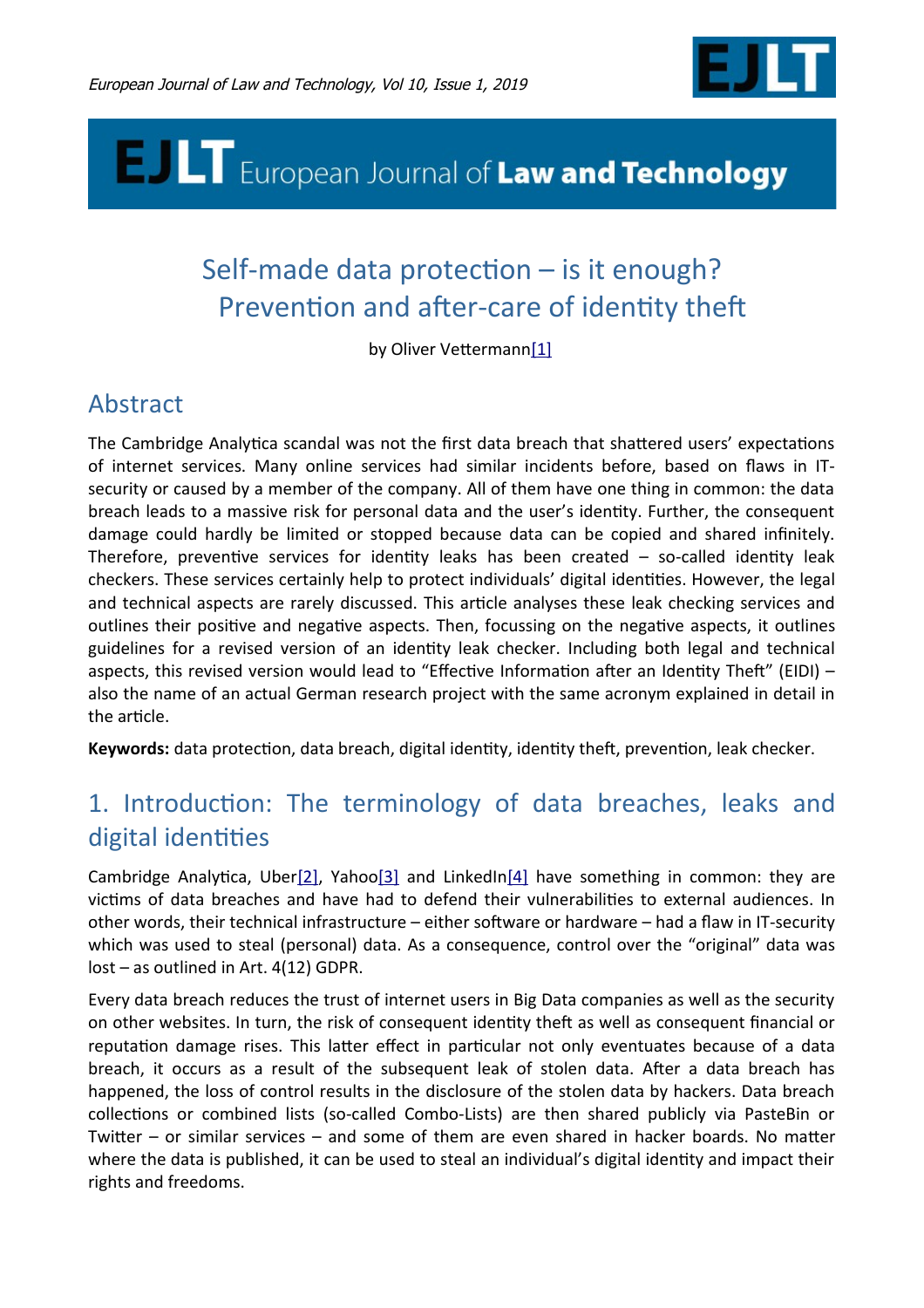

The following article will concentrate on leaked digital identities. To explain: a digital identity generally consists of personal or personalised data and may be considered as similar to a personal profile. But the definition is not focused on the personalisation of data. Rather, it requires an aggregation of data much more similar to a profile. So, an anonymous digital identity might also be covered by the definition even if only personal data is covered by data protection law, see Art. 1(1) and Recital 26 GDPR. The diference between anonymous profles and pseudonyms, however, is in their use: some digital identities are necessary to present websites in a convenient way and to deliver (digital) services more fluently and purposively. Regularly, these identities are "filled" in by the user when he/she registers on the site for the frst tme. In these cases, a digital identty has the purpose of identification, so the device or user can be recognised across multiple browsing sessions – this enables, for example, content to be consistently displayed to subscribers. If this use is based on a user profle, the digital identty corresponds with the defniton of a personal profle when personal data is linked (or linkable for the service provider) to the user. This is usually the case when an online service includes a payment model. On the contrary, some digital identities are created "in secret" by giving a device a certain ID aimed at allowing identification of a user and at displaying the most relevant  $-$  at least according to the algorithm used  $-$  personalised advertisement. In this way, it is also possible to track individuals between different browsing sessions by tracking their online behaviour – their so-called "browser fngerprint". Prominent examples for these kinds of IDs are browser cookies and IP addresses. They can be connected to profles and log-fles located at the backend of a website. These tend only to be used for authentication because it is irrelevant who you are (for identification)  $-$  it is only relevant what you need, watch or click on. Whether the digital identity is secret or not, both forms still constitute digital identities: both consist of aggregated data and, by combining or collecting data, a piece of your (digital) identity is represented as data. This definition has its origin in the more technical terms of identity management systems, where the focus is on collection and linking personal data.

To round out the explanation: the highest risk after a data breach persists for leaked credentials of a digital identty, which includes personal data like your home address or banking account. With this data, digital identities are the aim of phishing attacks and data breaches, because the credentials constitute valuable goods.

# 2. Overview: Afer-breach provisions

<span id="page-1-0"></span>In order to prevent and fght against the above discussed undesirable scenario, internet/website users can take measures to protect their data. Tools or actons such as email encrypton or twofactor-authentication of the accounts, however, can only prevent certain breach possibilities and depend on the support of the website being used. For example, not every website ofers a twofactor-authentication.<sup>[5]</sup> But these features are merely part of the technical and organisational measures outlined in Art. 25 and 32 GDPR and are not described in detail in this article. In partcular, there are tools for the phase between the data breach and the leak of data. The objectve of these tools is simple: the data subject is informed of the likelihood of being afected by a breach and what he/she should do afterwards to prevent a possible misuse after a leak. The following websites or projects – also called identty leak checkers – have been designed with the intention of implementing parts of this paradigm.

## **a) Have I Been Pwned and similar tools**

The best-known international representative for identity leak checkers is the website "Have I Been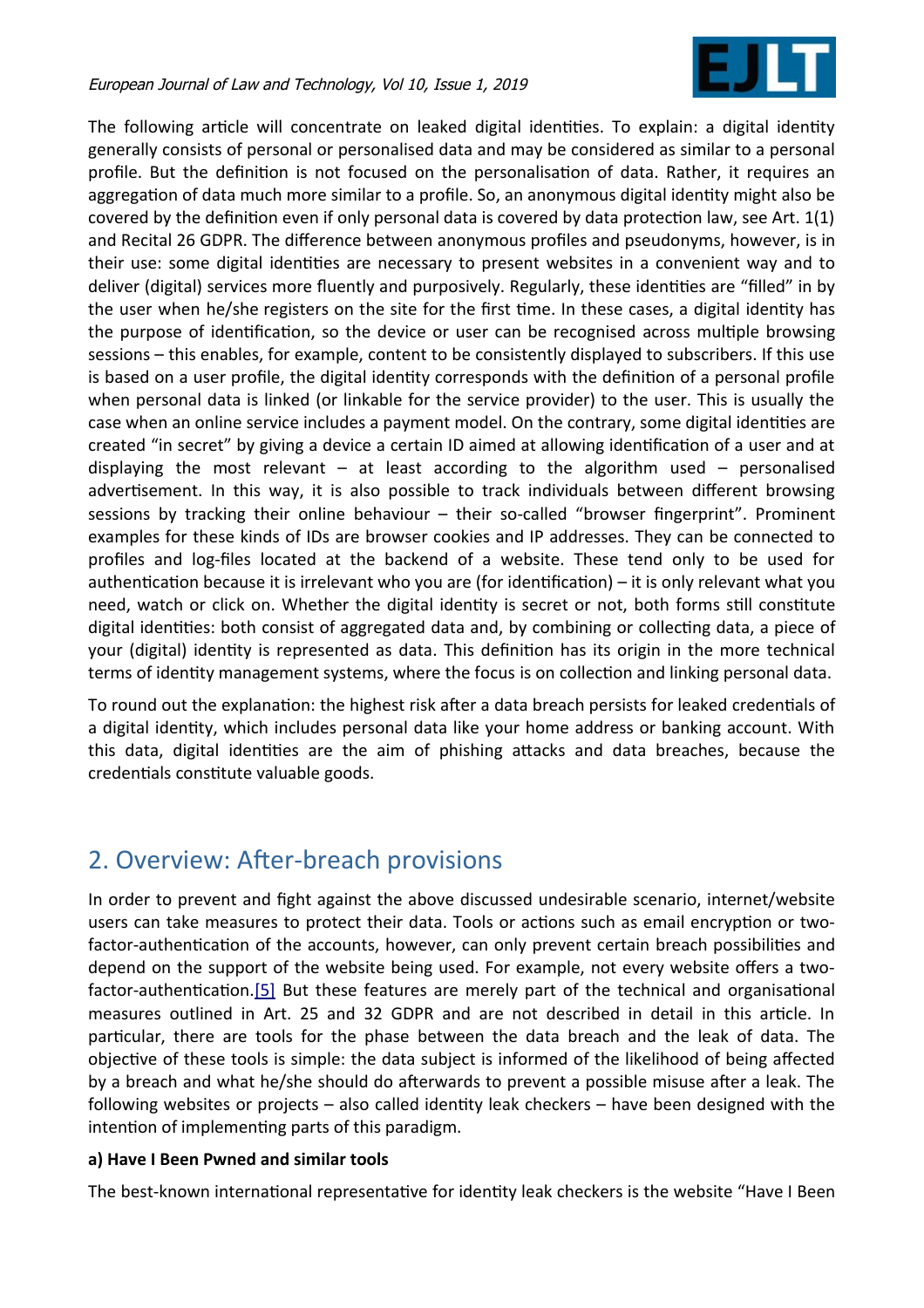<span id="page-2-7"></span><span id="page-2-6"></span><span id="page-2-5"></span><span id="page-2-4"></span><span id="page-2-3"></span>

<span id="page-2-9"></span>Pwned".<sup>[6]</sup> Immediately on the homepage, one finds the entry prompt for the email address you want to check. Afer entering a valid email address, the leak database of the service is scanned for the entry and gives you a warning red or calming green return. Especially, if your email is found in the database, the website tells you where your leak data was from. However, there is no detailed information about legal aspects or what to do next as the subject of a data breach. Since March 2018, the website simply recommends you to use 1Password (a password manager) to beter protect your passwords.<sup>[7]</sup> In addition to that scanning mode, you can also check for leaked passwords or for "pwned" (which means "hacked" in hacker language) websites. The return message follows the same warning-calming-scheme, as well as general information concerning the protection of credentials.

<span id="page-2-8"></span>A similar leak checker to "Have I Been Pwned" is "BreachAlarm". [\[8\]](#page-15-12) Other international/English identity leak checkers are "Has my email been hacked?", [9] "Leaksource" [10] and "Leakbase". [11] These work in exactly the same way as "Have I Been Pwned". They are not, however, recommended as a result of doubts concerning their data sources.

#### **b) Germany: HPI Leak Checker/ BSI Security Test**

<span id="page-2-2"></span>The language is not the only difference here: the HPI Leak Checker $[12]$  and the BSI Security Tes[t\[13\]](#page-15-7) work in a diferent way to the leak checkers discussed in the previous paragraph. Accordingly, it is necessary to explain them a litle more detail.

The HPI Leak Checker is a service to check whether your email address appears in the leak database of the Hasso-Platner-Insttute. Compared to Have I Been Pwned and other comparable services, there is an email prompt here too. The diference, however, lies in the more detailed results of the leak database scan: while the positive response confirming no leaks still constitutes a short positive message, the negative response confirming the presence of a leak shows you your level of infection much more clearly. A chart, divided into a variety of data categories, shows which category is infected and the possible match between the leaked data and the inital data breach. Following this information, the service gives you some recommendations about what you can do if your password or bank account information has been leaked. Psychological support  $$ indeed any kind of psychological element  $-$  is still missing in the message. Accordingly, the recipient of the email could still panic after reading breach results. Also, you can only check for leaked emails, but not for passwords or other kinds of data. Further information concerning the data leak sources is missing, too.

<span id="page-2-1"></span><span id="page-2-0"></span>Less detailed is the BSI Security Test, which is a leak checking service from the German Federal Office for Information Security (BSI). After several investigations by law enforcement authorities regarding bot networks and identity theft, sixteen million digital identities were found to have been compromised[.\[14\]](#page-15-6) Thus, federal authorities set up this leak checking service to scan these data sets and to warn and protect German citizens. This action is based on major data breaches and numerous identity thefts investigated by the public prosecutor. To steal the identities, many emails and passwords were stolen and used for contractng under a diferent name as well as for other illegal uses. In terms of the identty leak checker itself: again, the prompt ofers a possibility to check your data against the tool's database. The response from the tool is given via email, but is not as detailed as the HPI leak checker. Only the abstract wording in the FAQ for the BSI leak checker website tells you that there will be recommendatons for afer-care and for the preventon of further damages. These recommendations seem similar to the twelve general advices on how to protect your digital devices against atacks on the internet.[\[15\]](#page-15-5) A more detailed screenshot, or explanation, is missing. Like the other leak checking tools, you get an email as response and warning – this means you only get a mail when your data was found to have been breached.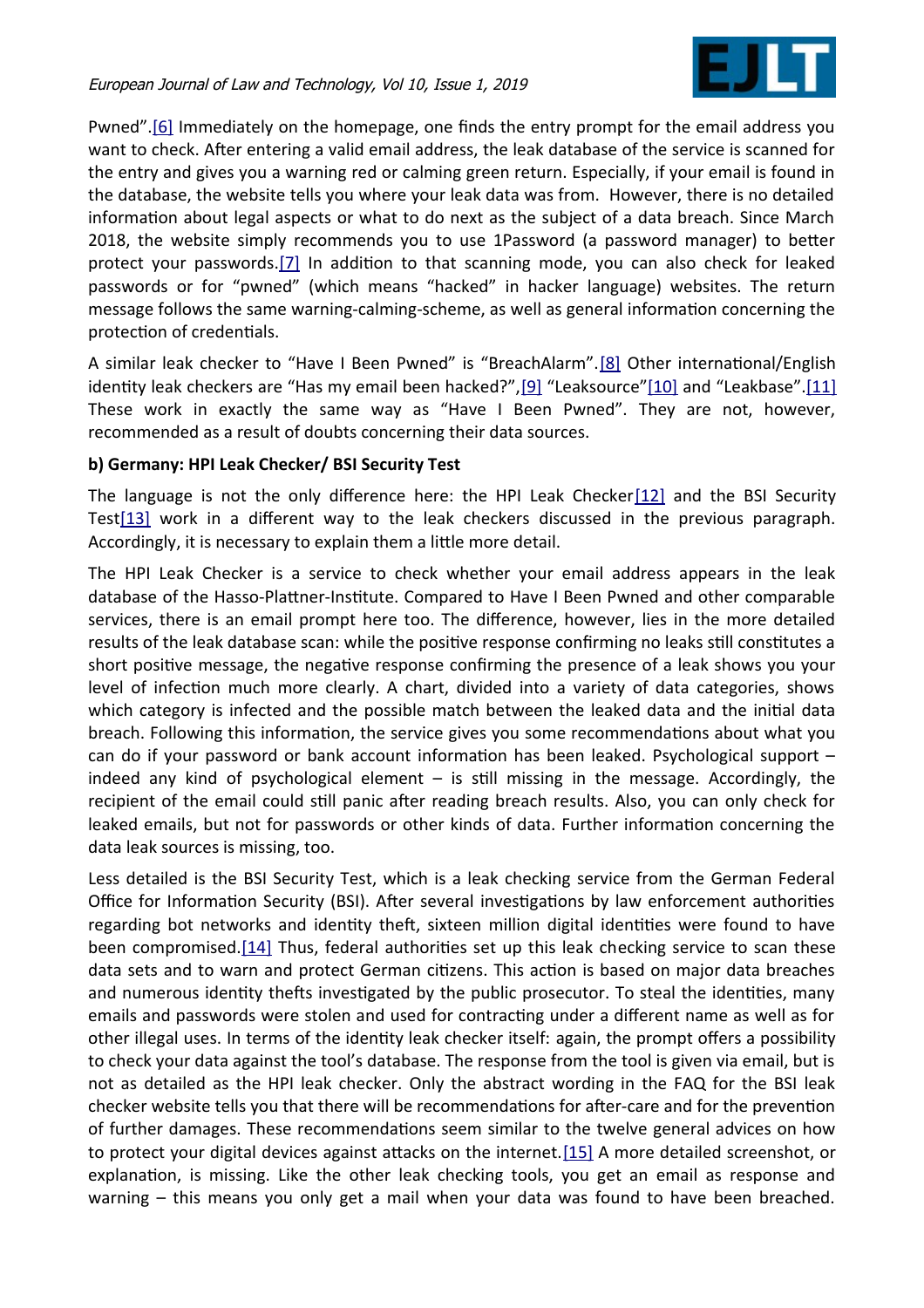<span id="page-3-2"></span><span id="page-3-1"></span>

Otherwise, there will be no response, which seems quite difficult from a psychological point of view. For example, it could nonetheless be necessary to hand over certain recommendatons to protect your digital identity from theft or other misuse. Not to forget, this lack of information also pertains to the leak source – which data breaches are included in the database – or further information about the response. The only fact you can find is that every user of certain email address providers might be infected, e.g. t-online, gmx.de and Vodafone.

#### **c) Switzerland: MELANI leak checker and SwissLeak**

<span id="page-3-5"></span><span id="page-3-4"></span><span id="page-3-3"></span>Similarly to the German system, Switzerland also has a Reporting and Analysis Centre for Information Assurance (MELANI). $[16]$  MELANI's task is simple: protect natural persons – namely data subjects as described in Art. 4(1) GDPR – but also small companies from data breaches through warnings and advice. In general, the authority ofers a selecton of informaton about current atacks across the internet. Furthermore, it is possible for users to register phishing mails and website[s\[17\]](#page-15-19) or report other kinds of misus[e\[18\].](#page-15-18) To optimally use the analysed data, MELANI also offers a check tool comparable to the leak checking services discussed above.[\[19\]](#page-15-17) If an email address or – novel in comparison to other checking tools – username is entered, the checker offers results instantly on the website. Additonal informaton about a positve result and what to do when your data is compromised seems not to be provided and there is no information in the frequently asked questions section. In this case, the general recommendations in the section "How do I protect myself?", especially the rules of conduct, can and should be obeyed. A psychological element is missing here too.

A completely diferent "experience" is the service provided by SwissLeak[.\[20\]](#page-15-16) SwissLeak has scanned millions of leaked datasets for data from Swiss citzens and redacted them into a more understandable and visual form. For example, you can zoom in and out on a map of Switzerland to see the companies from which leaked data has come as well as where data breaches themselves happened. In particular, both companies of public interest as well as federal authorities are included. Thus, the database of SwissLeak contains a broad picture of leaked data. The tool provides a detailed view concerning the data breach situaton in Switzerland as well as risks and technical vulnerabilities. A deeper look reveals critical personal data and possible high risks in data protection law. In fact, SwissLeak collects **full** anonymised credentials. But during the analysis of them, the passwords are unhashed (or decrypted) at a certain state, which leads to a high risk of misuse and possible attacks on SwissLeak itself. As the website describes freely for every entry, there is a counter for any decrypted password – which literally means plain-text passwords. As a consequence, SwissLeak has access to the digital identities of data subjects and further, data is personalised and identfable in the most cases. Like the research secton of the SwissLeak website shows, 362,577 inhabitants of Zurich are affected by data breaches and 28,361 digital identities are personalised enough to be identifiable in relation to specific individuals. If SwissLeak suffers a data breach and the unhashing process is misused by hackers, the risk of damage is enormous. European data protecton law in this case may be not helpful in every case, because Switzerland is not part of the European Union[.\[21\]](#page-15-15)

#### <span id="page-3-0"></span>**d) Conclusion**

The above mentoned identty leak checking services/tools establish the possibility of self-made data protection and help with the after-care  $-$  or at least with the recognition  $-$  of the consternation of an identity theft. In general, this provides some degree of protection. But to access this protection requires a certain knowledge of the handling of personal data and credentals, how to identfy a trustworthy identty leak checker website as well as the use of the tools regularly – if you can't get full protecton by using a password manager like 1Password.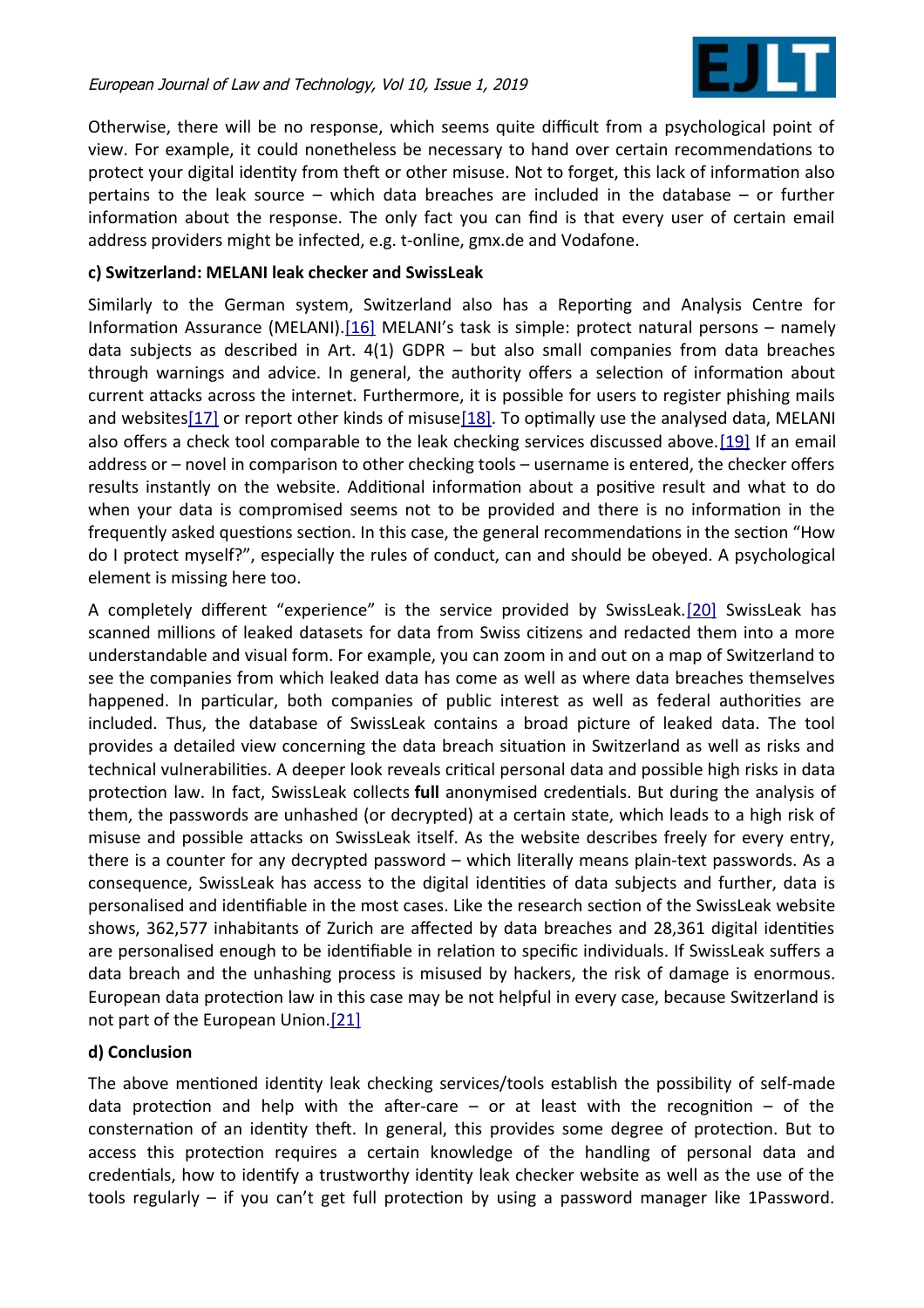<span id="page-4-0"></span>

Regular users or owners of digital identities are unlikely to be at this level of knowledge – maybe because of the hurdles in understanding the technical aspects of digital identities, identity theft as well as how personal data can be misused. In this regard, the awareness of the value of data is not growing much in relaton to the internet. An indicator for that is the fact that the annual ranking of the worst passwords still refers to the simplest and/or funniest choice: "hello" or "123456".[\[22\]](#page-16-0) Leak checking services are doubtless important, but only digital natves and so-called "nerds" are using them.

To reach the average user of digital identities as well as well-informed users, it is necessary to evolve and expand the model of current leak checkers and build up a leak checking service version 2.0. This conclusion not only relates to the missing knowledge of average users. Other important facts which have to be considered in order to develop a beter leak-check model are the lack of ITsecurity in the sofware framework and the missing psychological aspect. For instance, SwissLeak saves the full credentals, the email addresses and usernames as well as the passwords, in hashed strings. But the service is able to decrypt them and to verify how many usable accounts their leak database consists of. In contrast with European data protection law, this is not a legitimate way of using/ storing data: Similarly to the GDPR, the Swiss data protection law includes on data minimisation and purpose limitation principles, see Art. 4 Paragraph 3 DSG (abbreviation for the Swiss data protection law). However, it does not have effective penalties as outlined in Art. 84 GDPR. Further, it sounds doubtful to process found leak data and encrypt these without knowledge of the affected data subjects. For further information about the shown leak profile of a company, there is stll the possibility of a right to access the data, though this is only possible in exchange for a fee. Considering the purpose of data protection law itself, this payment model totally violates the aim of data protection and leads to a right for data protection only for the wealthy. Again, this is not what European data protection law  $-$  with regard to Art. 15 GDPR  $$ should aim to achieve, even if Switzerland is not one of the Member States of the EU. This approach of an identty leak tool seems to fail completely.

Regarding other tools, the efort involved in preventatve and self-made data protecton is another problem in the leak checking service approach. Most of the tools don't ofer an informaton service if your data is found in a consequently later leaked database. That's why an individual with multiple digital identities has to test every email address or password regularly - and by hand. Also, this has to be done on every website mentoned, because there is no clear informaton about which leak database is included in each service's database. This challenging task could never be done without a kind of app or signifcant knowledge on the part of the individual.

In summary, an identty leak checker version 2.0 should go in hand with a high IT-security level and a Zero-Knowledge-Protocol to protect the data subject as well as the processing company, regardless whether it is a controller or a processor.

# 3. The effectiveness of after-care concerning identity theft and general recommendatons

At frst sight, the owner of a digital identty can protect his/her data against atacks and misuse by using a variety of diferent tools. To comply with the GDPR, the leak checker should also follow other aims of EU data protection law to achieve and maintain the intended level of data protection.

Leak checker companies are also bound to the obligations and conditions of the GDPR if they process personal data. This is problematic, because not all data from an IT-security breach is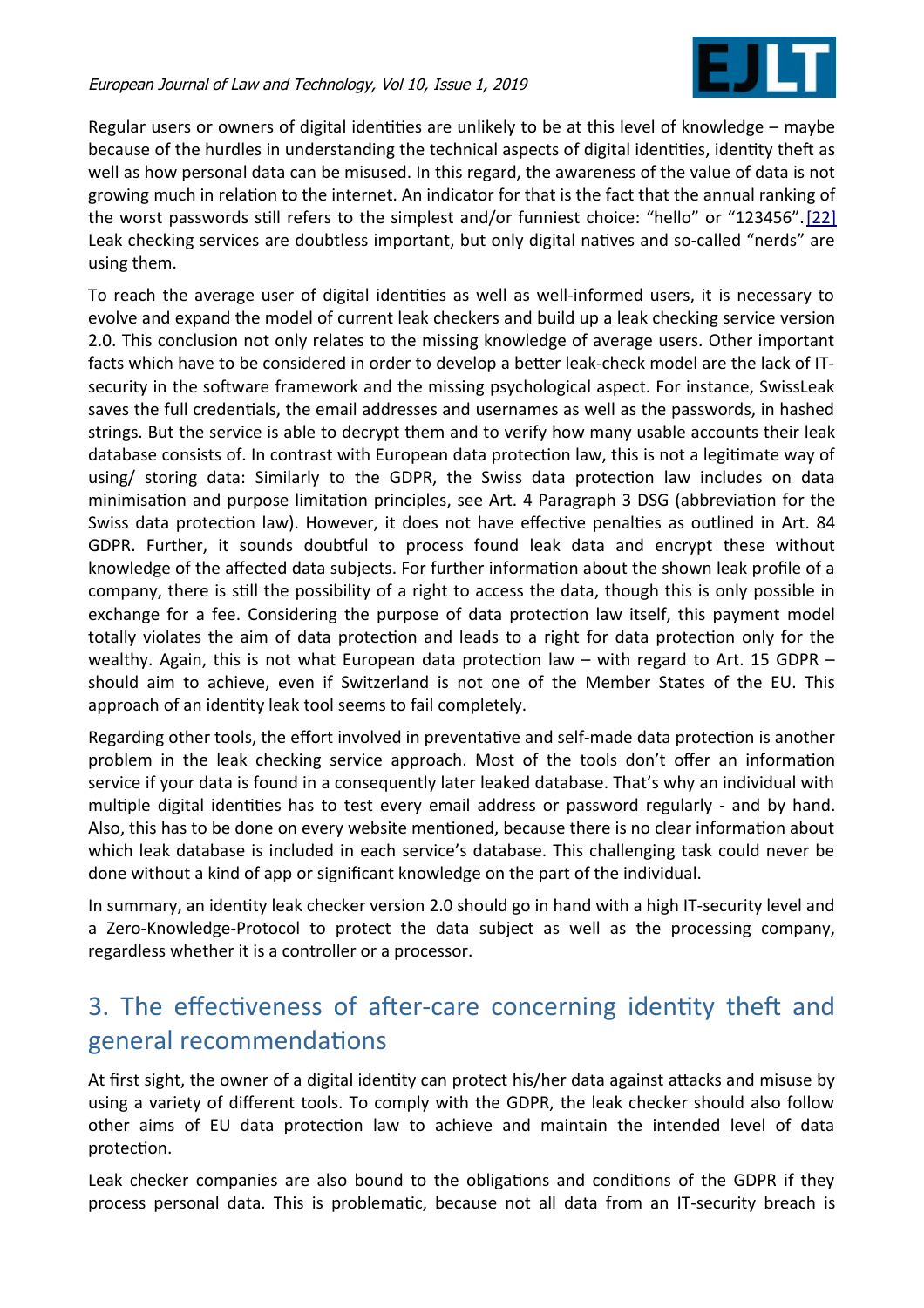

personal data as the term is defned under Art. 4(1) GDPR. To give an example, leaked data could contain email addresses and passwords as well as credit card numbers – but this difers in every leaked database. If a leak connects a credit card number with a name, the number is personal data in terms of Art. 4(1) GDPR. Otherwise, it is an identifiable pseudonym which is personal data too, depending on the likelihood of identification. For the identity leak checker as controller or processor under the GDPR, every data from a leak is therefore personal data. As Recital 26 elaborates, it seems reasonable and possible that a leak checking service could identfy natural persons because of the connection to several public leaks. However, the likelihood of identification also could depend on the data itself and corresponding rights to receive further information[.\[23\]](#page-16-2)

<span id="page-5-1"></span>With regard to the principles of data protection in Art. 5 GDPR, there is a lot more to consider when regarding the processing of personal data during leak-checking. In general, the data subject has to be informed concerning the use of his/her data. This obligation is concretely outlined in Art. 14 GDPR. If data leaks are found and processed by a leak checker to build up a leak database, the data subject should be informed, if Art. 14(1) GDPR and the principle of purpose limitaton and transparency are to be followed strictly. But informing data subjects is not always possible. Usually, publicly leaked data is barely part of the area of responsibility of the data controller. So, the data subject does not know who is processing the data – the original data controller or the controller who's responsible for the website with the leaked data – and how it is processed exactly. In these cases, Art. 14(5)(b) GDPR contains exceptions for situations when informing a data subjects leads to a disproportonate efort or is impossible. In this case, or if the data is not personal data in terms of Art. 4(1) GDPR, there is no obligaton to inform the data subject. As shown, the recovered data is personal data in general because of the reasonable possibility of linking it with a single individual. Even if the effort is unreasonable in light of the mass of recovered leaked data and the large number of affected data subjects, the GDPR still mandates that information shall be provided by public notice as an appropriate measure to protect the data subject's rights and freedoms and legitimate interests. [24] Also, if the data subject can be related to the credentals at a later tme, for instance by combining further leak databases, the data subject must be informed without considering the exceptions of Art. 14(5) GDPR.

<span id="page-5-0"></span>Additonally, during the processing and aggregaton of leak databases, data not necessary for information and possible investigation of the data subject should be deleted during the first collection and processing of the data. This requirement is related to the principle of purpose limitation and data minimisation in Arts. 4(1)(b) and (c) GDPR respectively.

Touching on the processing of leak checking services again, a legal basis/ foundation is required to process data lawfully. Such bases are exhaustively outlined in Art. 6 GDPR, from which Art. 6 (1)(a), (b), (c) and (e) or (f) could be helpful to fnd a lawful interest for leak checking services.

Article 6(1)(b) GDPR justifies processing regarding the performance of a contract. For example, a data subject can contract with a processor to protect credentals or other data like popular password managers do. Sometmes, this service is intertwined with an insurance against (digital) identity theft. In the German insurance market, for example, many well-known insurances offer this option in their portfolio. These options have in common that data transferred by the data subject is compared with publicly available data. An analysis of their general contract clauses shows their lack of data protection and integrity, because most of the data is handed over to a processor or other third parties who do the whole protection and analysis part in the contract. Even if it is explained in the contract – somewhat surreptitiously – the collection of personal data by a third party and out of reach for the insurance company doesn't seem transparent or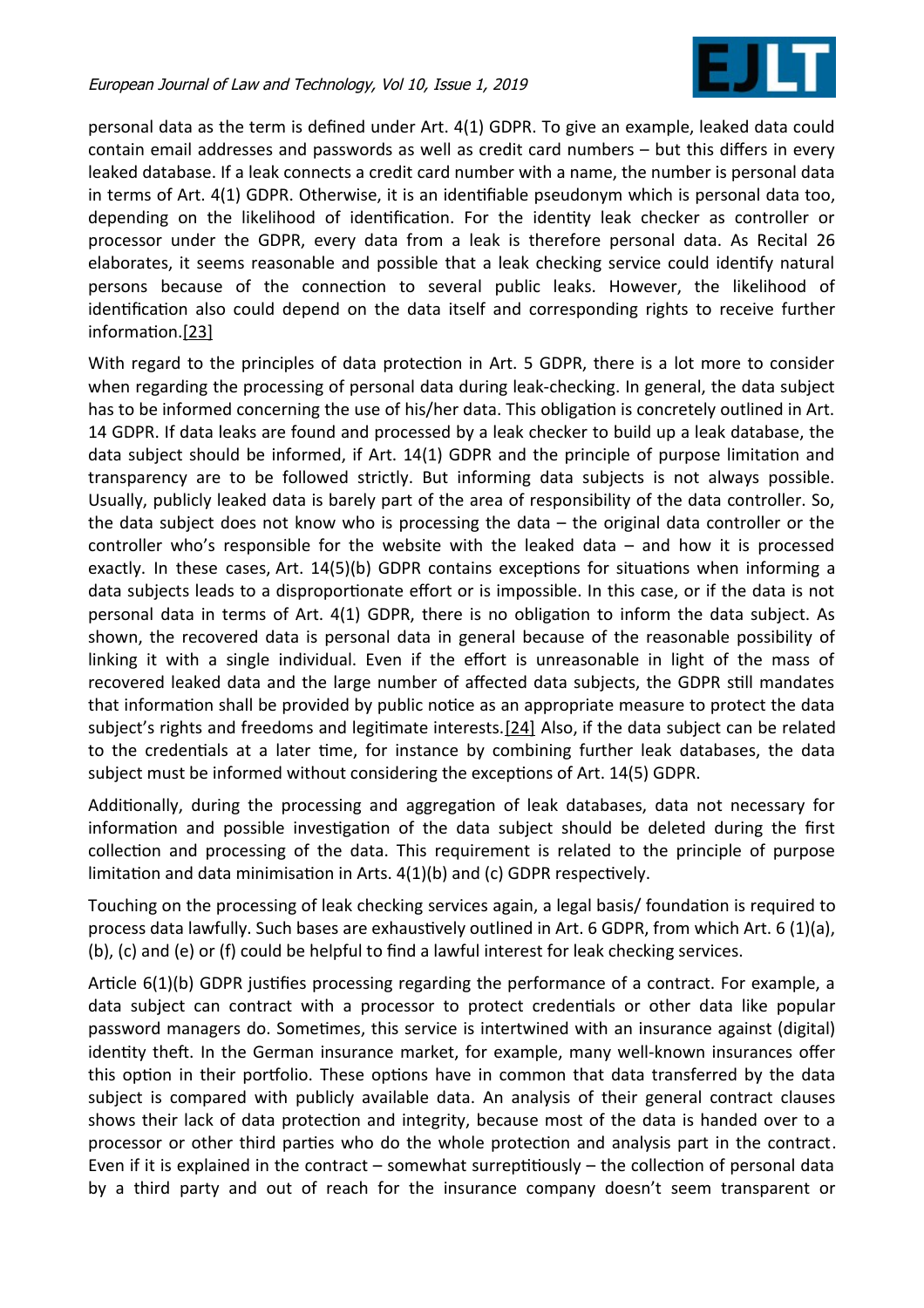<span id="page-6-3"></span>

trustworthy if this information isn't told directly to the insured in their portfolio. What is also not explained clearly are the clauses for changes in purpose as well as the missing individual opt-out possibilities. Both are imposed by the principles of purpose limitation and data minimisation in Art. 5(1)(b) and (c) respectively. Further, to reduce the trust in these kinds of insurances, several insurances are related to the same third party responsible for fulflling the insurance service. This leads to a major risk of an identity theft by hacking into identity databases that already exists as well as an inter-connected database with profile data for each insured person. But, if there is a contract to which the data subject has agreed freely, a lawful reason for processing is possible in general if the contract is based on leak checking. This ratonale corresponds with Art. 6(1)(a) GDPR as well as the freedom of contract. Nonetheless, the rules of the GDPR regarding processing personal data must still be taken into account, especially Art. 24 GDPR.

In contrary to the above, Art.  $6(1)(c)$  and (e) GDPR both lead to a special legal obligation for the data controller. Art. 6(1)(c) GDPR outlines a legitimation of processing following from a national law and therefore corresponds to a direct obligation on a processor. Similar to this, Art. 6(1)(e) GDPR sees lawful processing may happen if processing is in the public interest and/or in the exercise of official authority vested in the controller. In both cases, a processing with a legal basis in European or national law is required according to Art. 6(3) GDPR. The obligation in national law as mentioned in Art.  $6(1)(c)$  GDPR relates to the more private law aspect, whilst Art.  $6(1)(e)$  GDPR is focused on a task concerning the public interest. As well as the German national data protection law – the BDSG – the Regulation doesn't contain an explicit obligation considering the rights and interests of a company. Regarding the obligations to the purpose of public interest, the UK Data Protection Act, for example, provides rules relating to official authorities and public interests. [25] These rules also explain that the term "public interest" isn't meant to be a blanket clause which could be flled with any common interests a society might have – e.g. IT-security or interoperability of different messaging systems. [26] Accordingly, leak checking as a precaution in IT-security is not included even if it is necessary for user data in the digital age. As well as the concrete obligaton in law, the public interest has to be interpreted as part of governmental function. So, Art.  $6(1)(c)$ GDPR requires the fulflment of tasks by the government through authorised private companies. To conclude, leak checking could be a public interest if the aim is the protection of digital identities of all natural persons (Recital 14 S. 1 GDPR). Therefore, private companies could also be authorised to help protect and check databases. However, data protection law has to be followed as explained in the EIDI sofware framework. Otherwise, the intended protecton will in fact turn into a major risk for personal data.

<span id="page-6-2"></span><span id="page-6-1"></span><span id="page-6-0"></span>The most discussed legal processing ground is that outlined in Art. 6(1)(f) GDPR, which allows processing because of a lawful interest pursued by the controller or processor. This wording could be interpreted in a very broad way, so the processor could understand it to include every substantial interest.<sup>[27]</sup> To limit this interpretation as an exception, the interests of the company shall not override the rights and freedoms of the data subject in the balancing test. In fact, the interests of the company have to override or be in balance with the data subject's interests[.\[28\]](#page-16-3) The interests of the data subject can be found in the fundamental rights and freedoms such as the right to the protection of personal data (Art. 7) and the right to respect for private and family life (Art. 8) in the Charter of Fundamental Rights of the European Union (CFREU). Further references concerning legitmate interests can be found in Recitals 47 to 49 GDPR. On the other hand, a legitmate interest of a company is based on (concrete) lawful, economic or non-material reasons covered by Art. 15 and 16 CFREU. Regarding data protection, companies have a legitimate interest in protecting their network and information security by processing personal data if it is necessary and proportionate for the purposes of ensuring IT-security  $-$  see Recital 49. If the processing is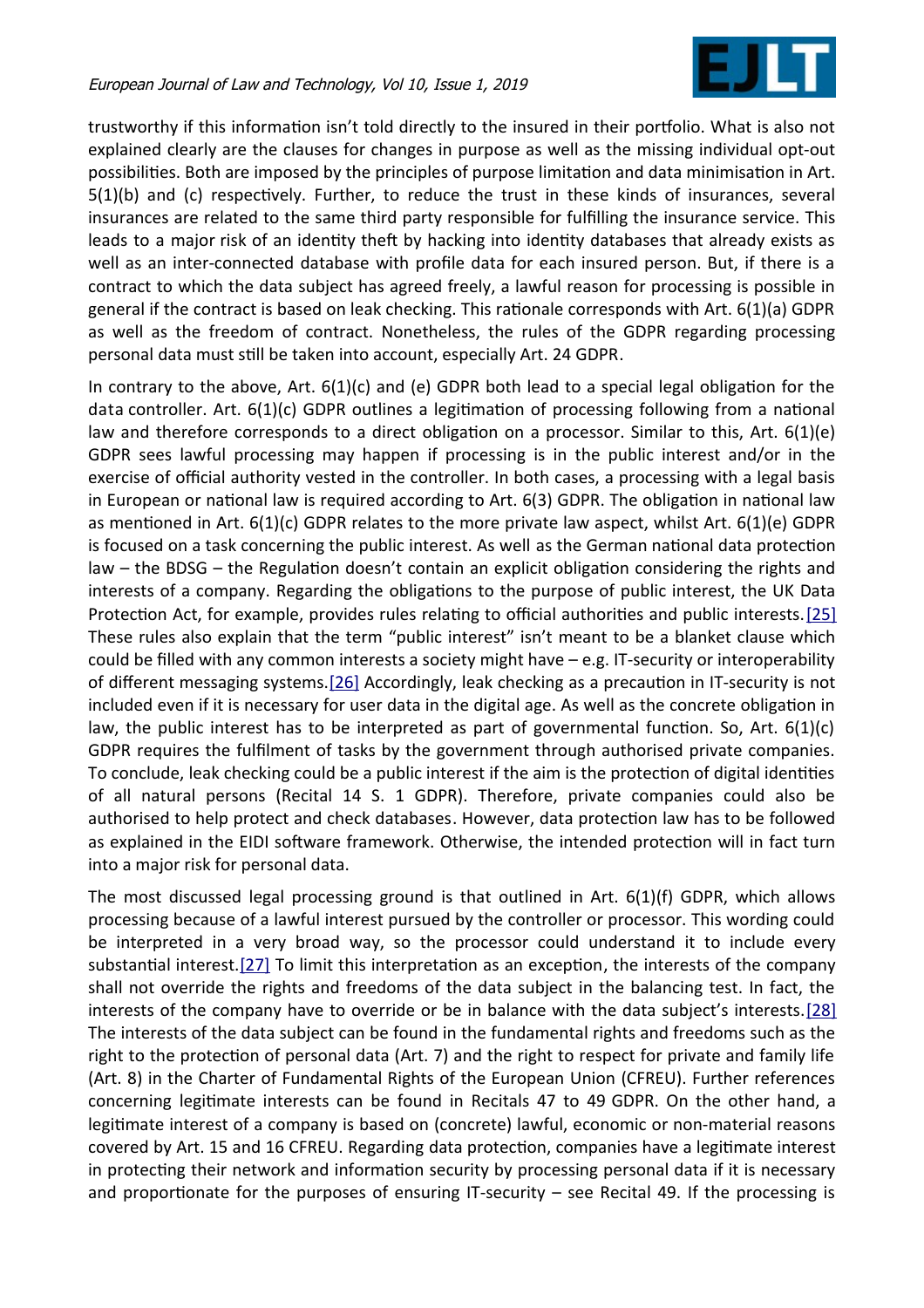<span id="page-7-0"></span>

<span id="page-7-1"></span>"necessary to guarantee the security and contnued proper functoning of the online media services that it makes accessible to the public" a legitmate interest can be found in saving and processing IP-addresses to protect the digital infrastructure against DDOS (Distributed Denial of Service) attacks[.\[29\]](#page-16-8) To lead back to identity leak checking, the interest of IT-security depends on the detailed purpose of the service. When the leak checking service is used to get more information about data subjects through their digital identities, this is against the principles of data protection  $-$  e.g. lawfulness, fairness and purpose limitation. In addition to that, illegitimate uses of data are accompanied by consequences in criminal law. Equally, processing data during identty leak checking for IT-security reasons is afordable but bound to the principles of data minimization and purpose limitation. This is permitted by the wording in Art.  $6(1)(f)$  GDPR, when the "processing is necessary" and "proportionate for ensuring [...] security"[.\[30\]](#page-16-7) As explained, further data from the data subject which is not needed to analyse whether an existing digital identty is afected has to be deleted and must no longer be processed. Under these circumstances, identty leak checking is a possible tool for providing a high level of IT-security. More detailed limitations and conditions depend on the processed data and the leak checking service, especially the algorithm.

It should also be mentioned, but will only be briefly discussed here, that Art. 6(2) GDPR may consttute another lawful reason to process personal data. This, however, only refers to natonal regulation and data protection law in relation to Arts.  $6(1)(c)$  and (e) GDPR. Next to – already discussed – Art. 6 of the (UK) Data Protection Act, further exemptions corresponding to intelligence services' processing (e.g. automated decision-making) can be found in Art. 111 and Schedule 11 of the Data Protection Act. Concerning further investigation, these lawful interests are less important than the explained ones.

In conclusion, leak checking is possible under the GDPR but bound by certain limitations. Every processing of personal data has to comply with the GDPR – starting with the principles in Art. 5(1) and the lawful interests in Art. 6(1), (2) GDPR. Moreover, standards in IT-security must be followed to protect leak checkers' digital infrastructure and to prevent checkers themselves from becoming aggregated database of digital identities. Lastly, this risk has to be avoided in general.

# 4. The research project EIDI: A game changer?

So far, leak checking has not been serviced in a detailed and extensive way. Services lack in providing assistance with protecting individuals' data in future as well as regarding which tools should be chosen concerning legal and technical aspects. The agitated data subject is left on his/her own. With a glance at current European data protection law, one sees that a data protection by design and by default approach as a way of identifying leaked identity data is necessary.

To this efect, the by the Federal Ministry of Educaton and Research has chosen to support the Effective Information after a Digital Identity Theft  $-$  EIDI  $-$  research project. This project intends to find a better solution for both data subjects and affected companies.

## 4.1 The scope of the project

The research project is focused on building an efectve leak checking service that provides a warning function by checking leaked data against actual data sets next to an advisory function in the sofware framework. In this regard, diferent project partners are observing and researching legal aspects (FIZ Karlsruhe), data protection aspects of software frameworks (Independent Centre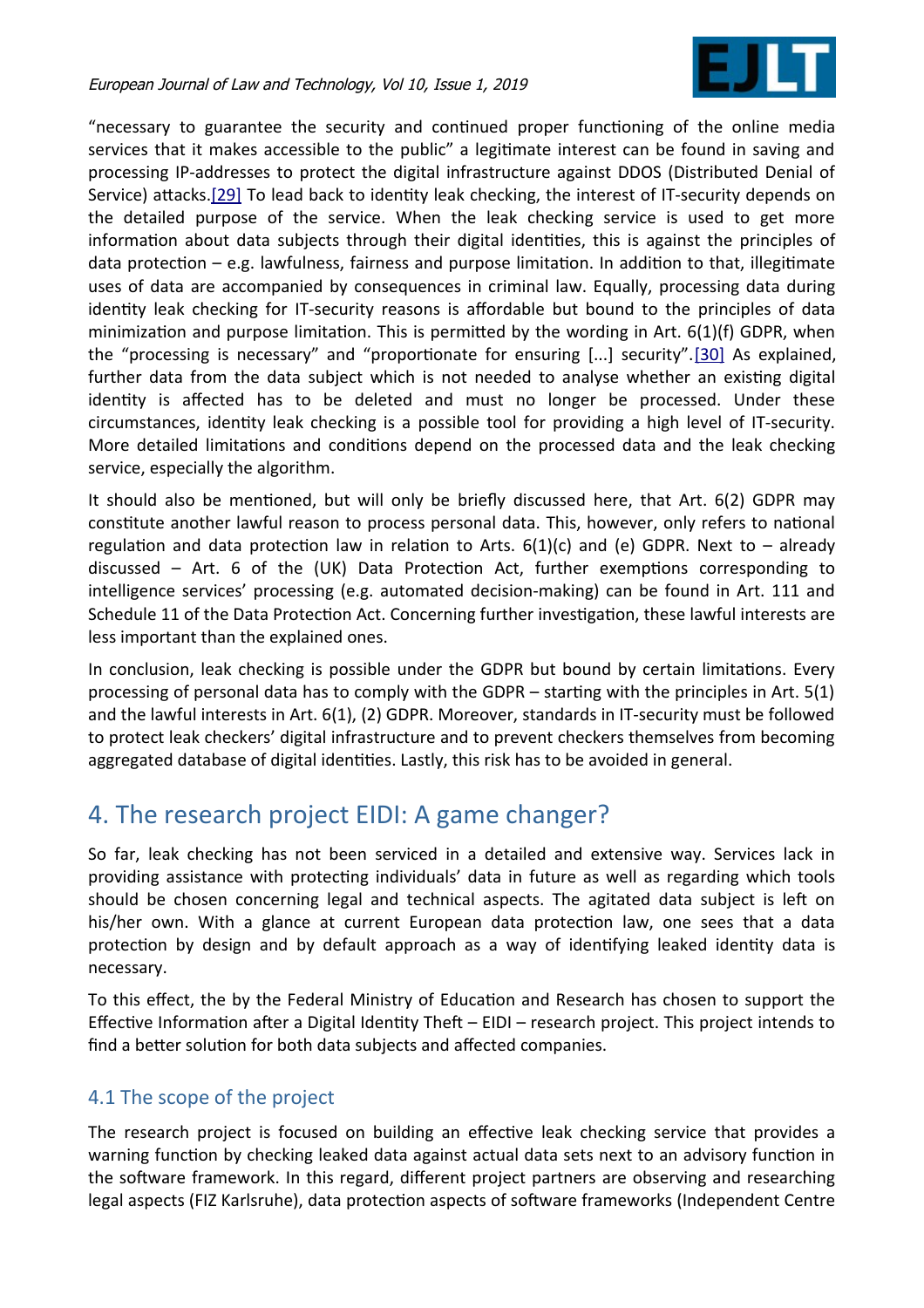

for Privacy Protection Schleswig-Holstein, DPA), psychological aspects of warning and after-care in identity theft (University of Duisburg, Research Team for general psychology and cognition) and blending these aspects into source code for a bespoke software framework (University of Bonn, Fraunhofer Institute). To follow data protection law and other legal limitations, only publicly available data can be checked and processed by the framework. The term "public" has diferent meanings regarding leaked data, because of the diferent kinds of published sources which are usable: Fully publicly available data can be found without hurdles by searching on free available databases like PasteBin. On this website available datasets contain every type of data, not only credentials or credit card numbers  $-$  sometimes also a full copy of identity data. Similar to that, there is partly-publicly available data, which means available afer overcoming minor obstacles. Typical examples of this are internet boards where published data is only available after login but without payment. Apart from these boards, there are also black-market boards where digital identities – or sets of identities – are traded. This kind is explicitly not in the scope of the project, to avoid infringement of both criminal and data protection law.

Further, the data should be communicated between the leak checking service holder and the software framework which is set up by the leak checking company itself. For example, a company which administrates a social network could implement the software framework in the infrastructure, whilst the framework itself updates and checks in the background – maybe supervised by IT-security experts and data protection officers. The checking data then would be distributed by or with the help of a holder as a central authority. Because the leak checking service collects and sends the data for checking, the algorithm should anonymise or pseudonymise the credentals to ensure and implement a Zero-Knowledge-Protocol and should neither store nor log unencrypted credentals to reduce the risk of damaging the whole framework infrastructure.

## 4.2 Technical issues

Technical standards have to be state-of-the-art and implement data protecton by design and default (Art. 25 GDPR). In general, the risks for rights and freedoms of natural persons should be avoided at any time software is being programmed. Typical implementations of data protection by design are the anonymisation and pseudonymisation of personal data, a data minimisation approach during processing and storing data, storage limitation, transparency regarding processing and limited access to personal data[.\[31\]](#page-16-10) In case of the EIDI software framework, certain key aspects will be discussed here.

<span id="page-8-1"></span><span id="page-8-0"></span>As mentioned above, the software framework itself is planned to be used by local (digital) identity providers or companies storing identity data - like banks or online shops. For this use, it is required to hand over the found data and offer a check with the company database for affected identities. Accordingly, the checking mechanism should be based on a Zero-Knowledge-Protocol to protect personal data during this data exchange. The main purpose of Zero-Knowledge-Protocols is that the communication between sender and recipient doesn't contain any secret information. Simply put: the purpose could be compared to the game "Riddle riddle ree, what do you see?". [\[32\]](#page-16-9) For example, the publicly available password shouldn't be transmitted clearly and passwords in general should be hashed or encrypted for IT-security reasons. As well as this, the answer from the company must be encrypted and should only contain statistics  $-$  e.g. how many users have been afected, but not which users. Otherwise a hacker could eavesdrop the communicaton and use the information for hacking purposes such as using transferred digital identities to login to individuals' accounts and change their passwords in seconds. Then identity theft would still be possible. Therefore, a message in a Zero-Knowledge-Protocol never contains a password or other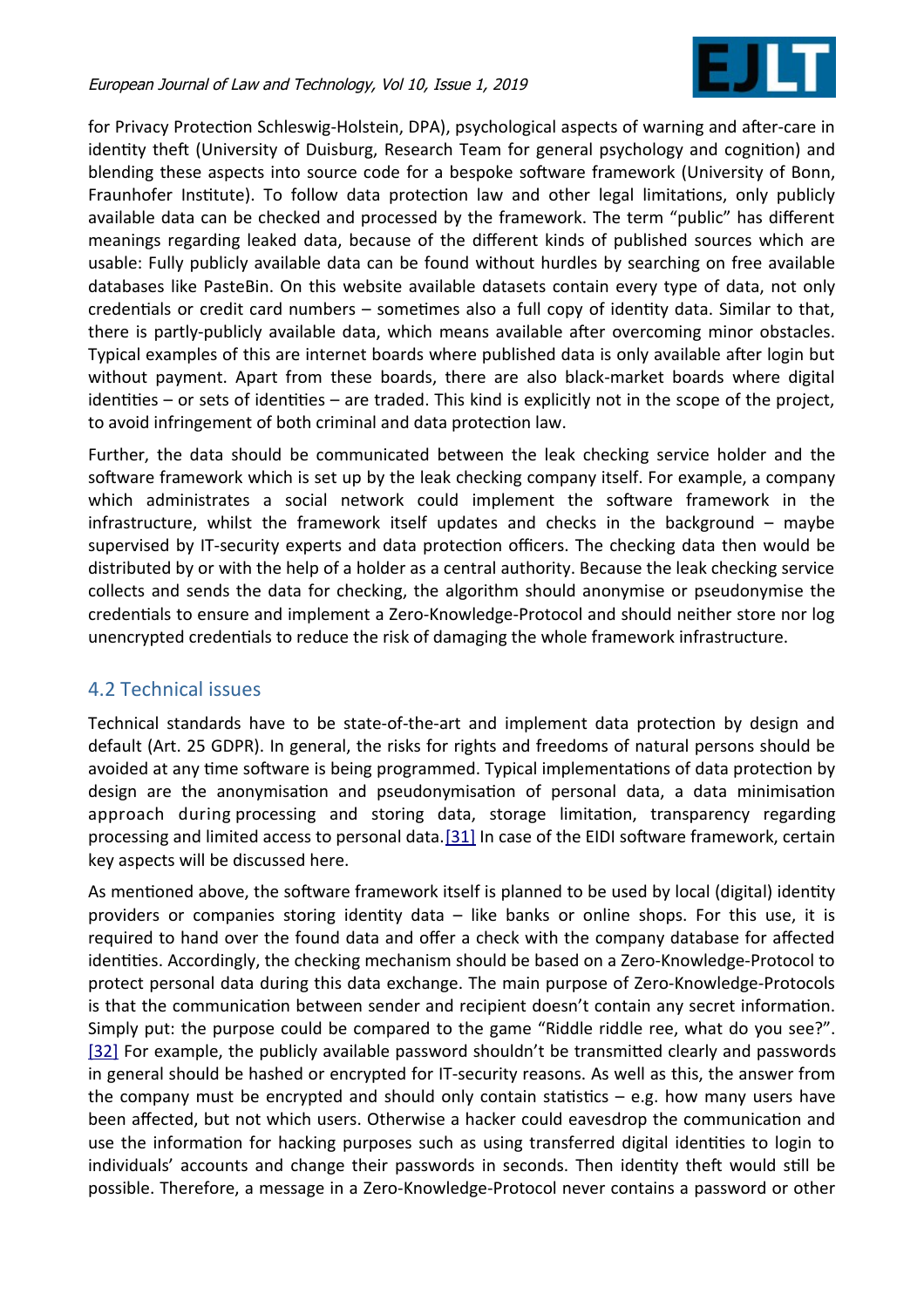

parts of the credential but, for example, a randomised number which is automatically included in the password sent by the user.

There are some steps prior to the data exchange between the applicant company and the central authority of the database: the data has to be gained from the leak sources and aggregated in some way for further processing. Unnecessary data has to be deleted in advance because of the principle of data minimisation in Art. 5(1)(c) GDPR. Following this principle, there should be no aggregated datasets of digital identities. Otherwise, this huge amount of digital identities will lead to a high risk of hacking the EIDI-infrastructure as well as potentally risking all connected devices when a man-in-the-middle-atack is used. This would risk trust in the sofware framework and in the research project. However, these scenarios are not desirable and thus, the source of the checking databases should be organised in a decentralised manner or by the applicant company itself. For example, the already checked databases could be logged to avoid mistakes or endless warnings. The logfle itself then only has to be only readable by the sofware framework – similar to an asymmetric cryptography system (e.g. public-key cryptography). Further, it shouldn't contain any of the checked data itself but maybe only hashed sources of leaking sources combined with a duplicate filter. Because of this, maybe the central authority of in the EIDI software framework communication should be avoided and the framework should work on its own.

Ergo, there are some ideas concerning the implementaton of appropriate technical measures that should find their way into the code of the software framework. Until the final framework is ready, actual measures are always considered during the supervision of framework construction  $$ especially regarding the application of companies in their role of being a data controller and/or processor in data protection law.

## 4.3 Legal issues

Mainly, there is a gap to bridge regarding the legal issues when it comes to identty leak checking. This interdisciplinary question has to be solved on multiple terrains, although the main role seems to be taken by data protection law.

## 4.3.1 Constitutional law and fundamental rights

First and foremost, the German constitution is, in certain aspects, the superior instrument in the legal hierarchy regarding formal law. Whenever it comes to the application of law by a public authority, fundamental rights have to be considered and balanced when they collide with public interests. Regarding European law, the CFREU as well as the European Convention on Human Rights (ECHR) have to be included in this balancing process to ensure national law concurs with international law. This modus operandi is ruled subliminally in Art. 23(1)(1) and (2) of the German consttuton (GG), which rules on competence regarding the transfer of rights from the state to the European Union.

To get to this state, fundamental rights must have been engaged in the frst place. In this regard, fundamental rights from the German constitution which might be engaged are the general personality right in Art.  $2(1)$  combined with Art.  $1(1)$  GG – especially the right of informational autonomy and the right to guarantee the confidentiality and integrity of informational systems  $$ and telephone/ data exchange secrecy in Art. 10(1) GG or the right to privacy (which is limited to homes or apartments as place for retreat) in Art. 13(1) GG. These rights cover the path of data from their origins to their (temporary) storage. In terms of digital identty and leak checking, the identity is thus protected from a user's first login or registration to the exchange when the identity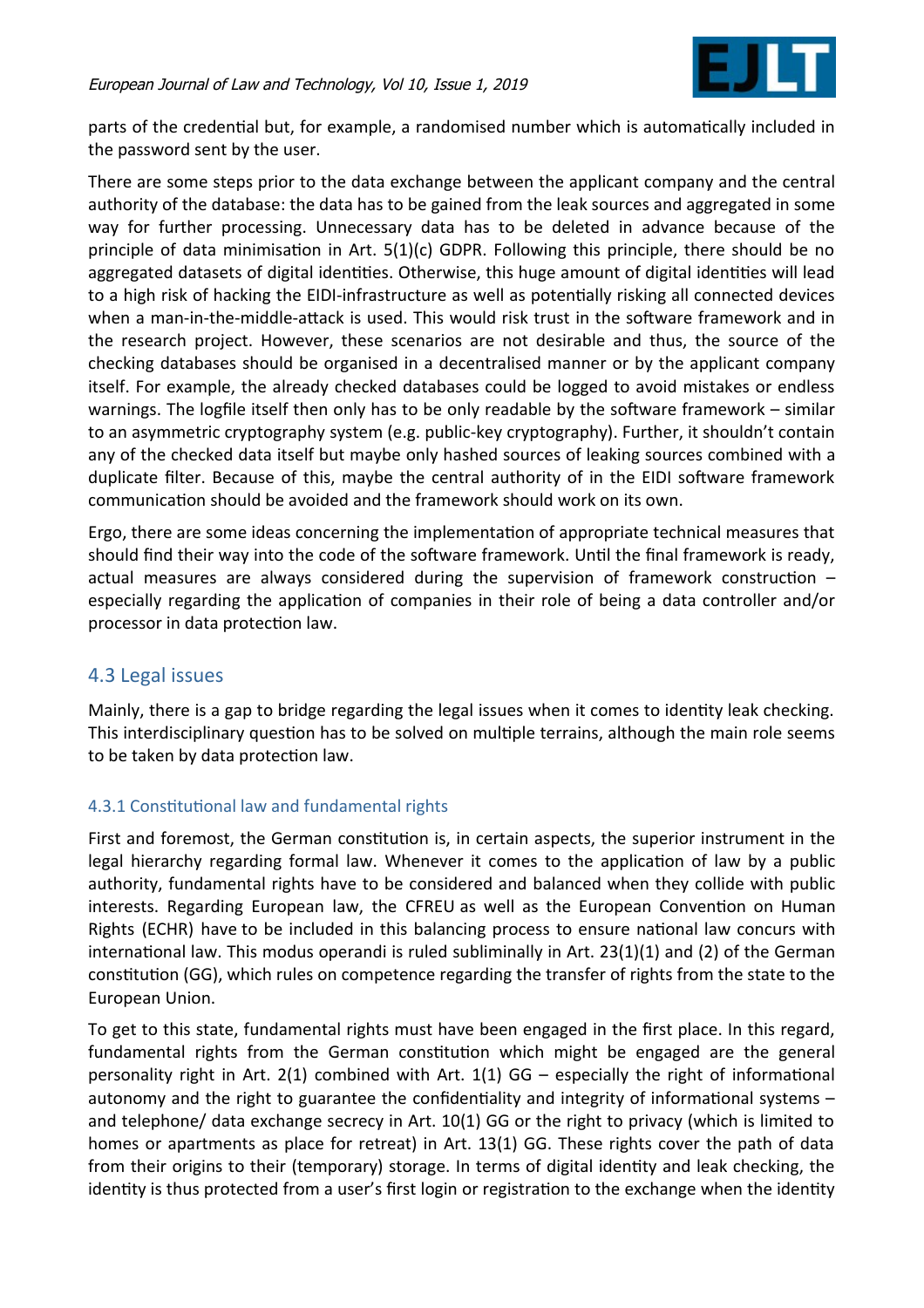

is used or has to be transferred to a data controller/ processor.

This kind of coverage doesn't lead to full protection, but to the task for the legislator to take data protection into account  $-$  not only concerning digital identities  $-$  in formal statutes. The concrete task of legislaton arises when a risk to injure a fundamental right emerges between private subjects (e.g. data controller and data subject), in contrast to the relation regarding public authorites or the state. In their case, fundamental rights have to be considered constantly because of their binding effect regarding public authorities and every other institution of the state. To force the state to regulate the current situation between private subjects to overcome actual flaws by legislation, the above mentioned risk has to come up concretely and the possibility for a collision of private goods has to be quite alarming or nearly colliding. Especially if the collision already happened or still remains, a claim against the state could be made before the Federal Constitutional Court – although this is extremely rare. Following this, and to finalise discussion of this aspect of law, just some of the collision situatons should be outlined in more detail.

A typical situation where regulation of colliding freedoms by law is necessary is the one between the data controller and the data subject. Because of its imbalance, especially if the controller is an information service or social network – which tend to be monopolies –, the rights and freedoms of users as natural persons should be given greater weight than the company's interests. This is not to say, of course, that every interest of a company is less important. In case of data protection, building up security measures or processing personal data necessary for security or performing the service is also important. Besides that, the legislator has to draw the line between personal and professional data very precisely, which also infuences the relevant balancing test. Further, rights and freedoms have to be protected in relation to each other as well – for example between users and other users or between users and hackers – every one of them is a natural person, whose behaviour is not directly regulated by the German constitution. These connections have to be regulated in a very general way by law and more precisely in a range of diferent kinds of law. For example, to protect a user from identity fraud or data theft, the legislator regulated the use of personal data via data protection law as well as outlining punishments for infringements via criminal law. Furthermore, private law regulates the extent of rights to private autonomy regarding the consent and use of data by companies. Next to this, public law defnes voluntary standards for IT-security in Germany, which are then concretised in catalogues of measures provided by the Federal Office for Information Security[.\[33\]](#page-16-11)

<span id="page-10-0"></span>In summary, the (German) constitution  $-$  as well as the CFREU and the ECHR  $-$  build up a framework of interests and rights which have to be considered in legislaton. The details of these laws will be explained in own sections.

#### 4.3.2 Data protection law and the GDPR

With reference to the connection between the data subject and the controller (and maybe also a processor), there is no way to address sofware framework lawfully without following European data protection law. But, as explained above, the processed data has to be distinguished between personal and non-personal data from the outset. Whereas a pair of ID and password seems to be anonymous, the personal aspect of an email address is undeniable. The frst variant has to be considered in detail, because not every pair of credentals is anonymous: As long as the identty hoster/ service provider just generates an ID without processing any personal data – such as full name, address, birth date etc. – the ID or full credentals tend to remain anonymous. On the contrary, if personal data is processed in combinaton with the ID or username, the ID works as pseudonym between the user and the provider (which can be a data controller or processor) and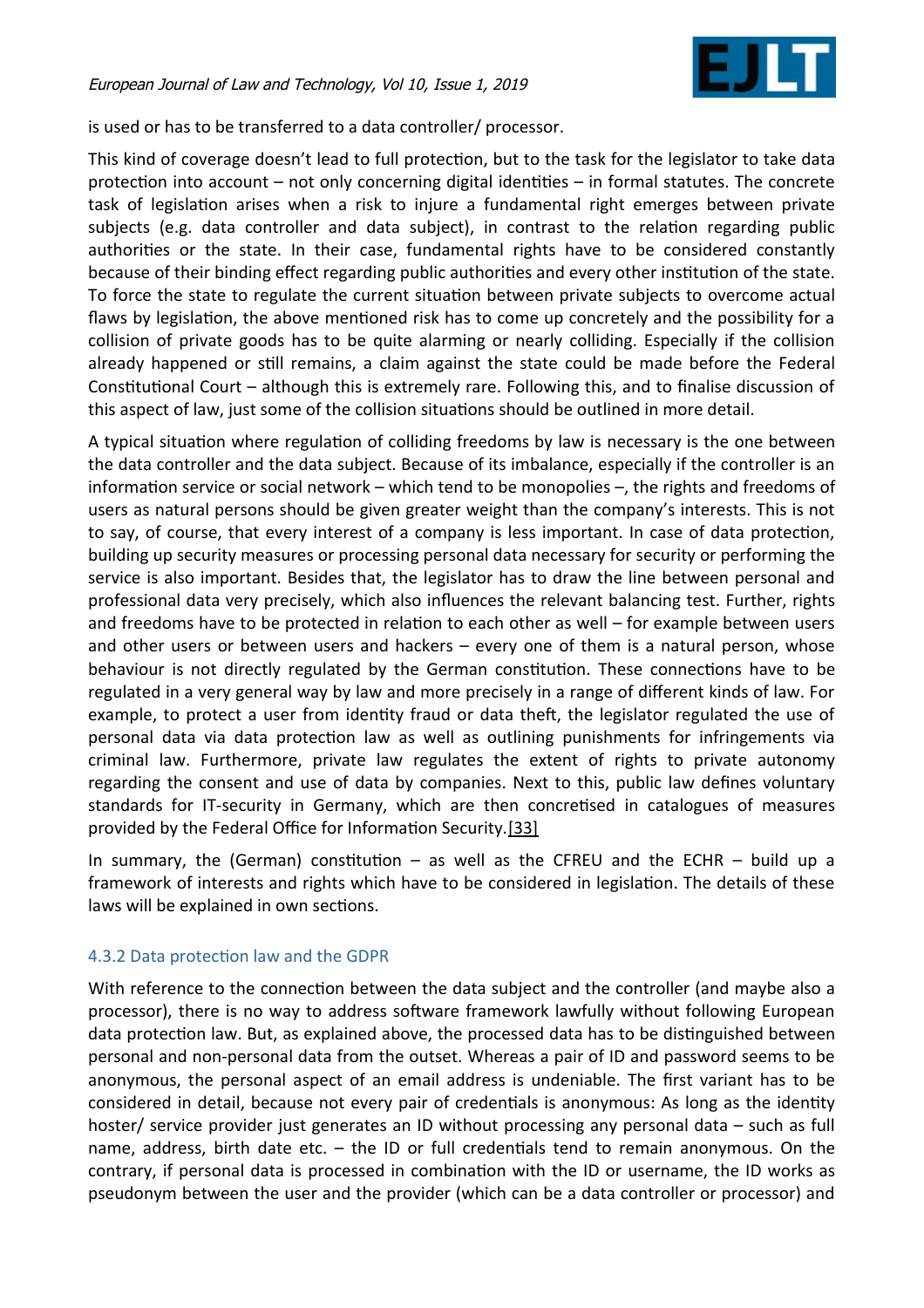<span id="page-11-0"></span>

is only anonymous for other users on the platform. This relative approach to the personalisation of data leads to two major assumptions: 1) Every data can be personalised data, if combined with other datasets. 2) Full anonymity is rarely given and is nearly impossible to achieve[.\[34\]](#page-16-12)

Regarding the leaked identty data in the research project, nearly all data contains a full name (usual for personal mail addresses) or is connected to other personal data like full addresses or online-banking accounts. Also, a password can contain personal data, if names and birthdates are built into them – e.g. Emily03-12-1997 contains obviously a date and possibly a birthdate from Emily, the user's daughter. This complexity seems vague but takes into account the variety in possible data usages as well as the problems of big data and aggregaton. Finally, this opens up the scope of application of (international) data protection law.

Applying data protecton law is the most important aspect of law regarding the sofware framework. Many rules and guidelines have to be considered during the constructon of the software and may be implemented afterwards if a data protection impact assessment should be conducted by the applying company, because the EIDI framework is still processing personal data in the matching process. In general, the principles of data protecton in Art. 5 GDPR should be considered throughout the source code. Several specifc rules must be considered in processing and in the use of publicly available data, because data protection itself doesn't depend on the geographical location where the data is available or stored. Data protection persists, if the data is stolen or published without consent of the data subject. This thought is also implied in Arts. 33 and 34 GDPR, when the control over the personal data is lost and the data is misused. Otherwise, the rights of the data subject would expire afterwards, which be in contradiction with the purpose of data protecton principles such as the right to erasure in Art. 17 GDPR. Besides that, the GDPR and national data protection law  $-$  like the German BDSG and the changes by the IT-security Act and Council Directive (EU)  $2016/1148$  – define a standard in IT-security and elaborate technical criteria in data protection law. The obligations in Art. 25, 32 GDPR ensure a technical state of the art and help to build soft- and hardware with data protection by design/default to comply with the principles of "data minimisation", "purpose limitation" and "storage limitation" of Art. 5(1)(b), (c) and (e) GDPR respectvely. Also, the rights of the data subject force technology companies to consider their sofware regarding the right to erasure and rectfy data (e.g. the erasure and rectification problems in blockchain) as well as the possibilities to guarantee transparency and free consent. Lastly, international and national data protection law, as specific law, implement general fundamental rights and interests into technical requirements and thus into the processing software framework. Thus, fundamental rights are widely considered and are referred to in the case of balancing interests like in Art. 6(1)(f) GDPR.

Therefore, and to close the chapter on data protection: data protection outlines the requirements that the sofware framework has to follow from the frst to last lines of code. From the beginning, the project is supervised by legal researchers and experts from a national data protection authority. All the discussed aspects are steady parts of interdisciplinary discussions and lead to a strong implementation of encryption and IT-security measures. Further, the concept of after-care with psychological support via text or by phone (if possible) has also to be legally supervised. In short: Programming software and data protection are constant companions to each other.

## 4.3.3 Private law and copyright law

To regulate the legal positons of private individuals in German law, the legislator uses private law. Usual situations ruled by private law include contracts or the law of property. Regarding the digital environment, private law serves the base for contracts concerning the use of data as well as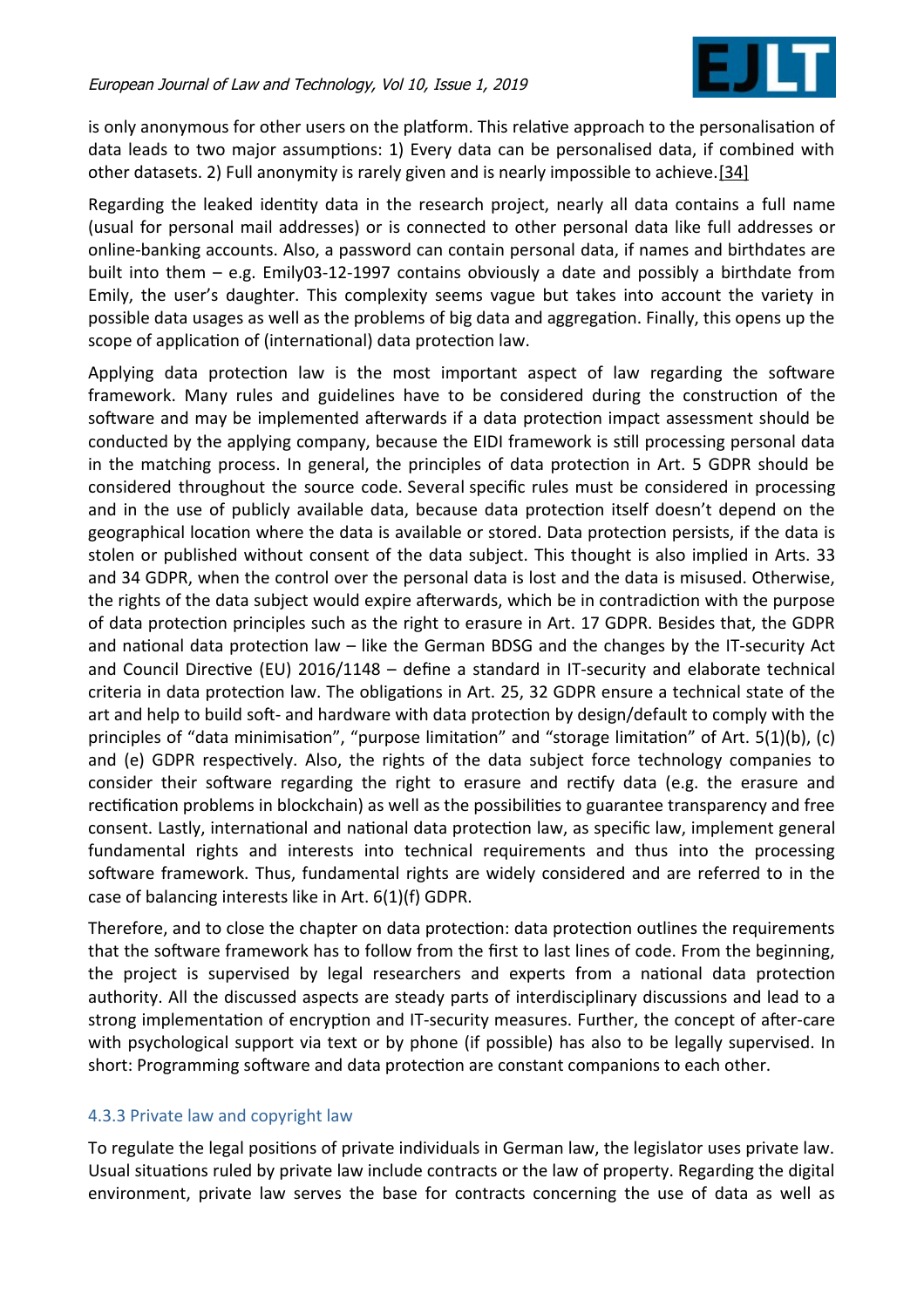<span id="page-12-1"></span>

relevant terms and conditons. In general, private law regulates basic claims between private individuals – which means natural persons as well as companies. One of these claims is a claim for omission and elimination to undo any damage done to legal protected rights, especially fundamental rights. So, the general clause of Arts. 1004(1) and 823(1) of the German Civil Code (BGB) opens up on the discussion of the above-mentoned fundamental rights: if any data is stolen, the "owner" of the data (in data protecton terms: the data subject) can make a claim against the thief to delete every available leaked data (as far as he/she can) and to refrain from further theft future. In addition to that, the data subject can mount a claim against the breached company if the data breach is based on a signifcant lack of security as well as further risking the rights and freedoms of natural persons – similar to the Art. 82 and 1(2) GDPR.

Further, copyright law is part of private law and rules on the special conditons of copyright licenses, the limited use of works and on which works are protected by copyright law. Referring to the digital environment, German copyright law contains special rules for databases since the implementation of the European Database Directive 96/9/EC into national law. Databases are protected – only – as a collection of independent works, data or other materials arranged in a systematic and methodical way. Further, they are individually accessible by electronic or other means and should not be confused with computer programs. [35] As the definition describes, the diference between the intellectual creaton of the work: whereas the intellectual output regarding a computer program is refected in the source code and logical connected design paterns (e.g. in computer games), the performance of a database as a work in legal terms is represented in the kind of aggregation and/or arrangement of the data. So, the data itself is not protected by the database definition in copyright law. [\[36\]](#page-16-13) Instead, if the data is source code or text with an intellectual essence, separate protection - such as that provided to literature or text could be possible.

<span id="page-12-0"></span>Regarding the EIDI sofware framework, the focus of the investgaton is on credentals as independent data. Following the definitions above, the question is: are credentials also protected by copyright law? A brief look at the definition in Art. 1(3) and 2 in Council Directive 96/9/EC gives a negative answer. This excludes independent data *expressis verbis*. Further, the German legislation is implementing this argumentation into national law like in Art.  $3(1)(d)$ , 3A Copyright, Design and Patents Act as well as jurisprudence which follows this perspective. As a consequence, only the complete digital identity could be included under the definition when the storage constitutes a database with some unique arrangement or similar criteria.

Besides that, leaked credentials are relevant for claims concerning omission and rectification of damage. As explained in general, the data subject could make diferent claims against the hacker, the identty seller or the company which publishes the leaked datasets containing the data subject's credentals. Further, a claim against the company where the leaked data comes from seems possible, but it could be overruled by specific or superior law like data protection law, e.g. Art. 82 GDPR.

So far, the EIDI sofware framework should consider the claims of deletng credentals from the publicly available internet and thereby prevent data subjects from being hacked. Whereas the latter is also a task in data protection law, the former could be arranged by using a connection to the API of a service provider, where possible, to report illegal content. However, the queston of illegality here is subject to uncertainty should be considered in further research.

## 4.3.4 Criminal law

Lastly, German criminal law is also engaged in the building process of the software framework.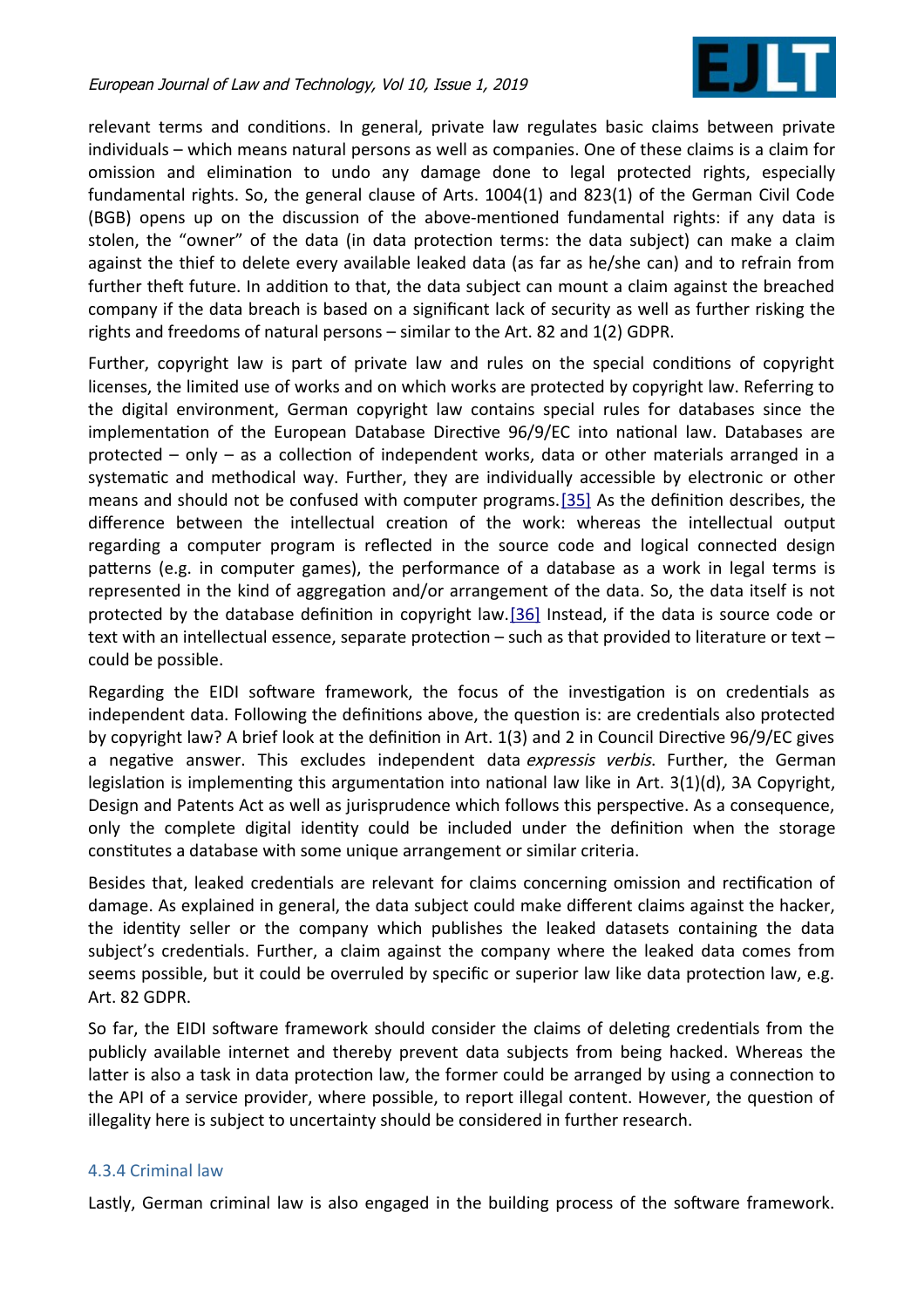

Even if the purpose of criminal law does not correspond with IT-security law, it supports and punishes the damage emerging from the insufficiency of IT-security measures. Certain offences in German criminal law punish the unauthorised access to computer material or the digital communication between computers. Also, the data integrity is covered by German criminal law and its rules are similar to those concerning criminal damage. Both German laws are comparable to the rules outlined in the UK Computer Misuse Act. In additon to these rules, the range of punishment is extended by the fnes in Art. 83 GDPR. All together, they require IT security measures or "borders" like frewalls and other – literally – data protecton measures. Unsecured data, e.g. without encryption or a firewall, is not covered by any legal protection.

Because of these requirements, it is necessary to implement IT-security measures in the source code of the EIDI infrastructure where the data is processed. But these measures are already required to be implemented because of the rules in Art. 25, 32 GDPR and further requirements under data protection law. To summarise, connection between criminal law and the project is rarely explicit but should not be underrated: for example, as a side question, the legal aspects of Honeypots are barely discussed, it could be useful to follow the data streams through the internet and to understand how and where leaked datasets are shared.

# 5. Summary

Identity leak checkers are not new to all internet users, but are new to most of them. Even if they seem useful for self-made data protection, there are some risks connected to their use. Despite the fact that the well-known international identity checking platform "Have I Been Pwned" seems secure, it doesn't offer help besides the recommendation to use 1Password. In contrary to these quite safe solutons, the MELANI service seems to represent the complete opposite when leaked data is collected, decrypted and available in plain text, at least for a certain tme. Even if the decryption process could be helpful for checking data for duplicates, or for understanding hashing algorithms, the decryption of data itself seems to be an infringement of the rights and freedoms of afected persons and companies.

Having these flaws in mind, leak checking services should evolve and implement better data protection techniques including those already ruled by the wording in Arts. 25 and 32 GDPR: "Taking account into the state of the art [...]". For example, stored data should be hashed – and never decrypted in any way – as well as not combined, aggregated or otherwise linked with other personal data in line with the principle of data minimisation. Further, every data transmission has to be encrypted and should be based on a Zero-Knowledge-Protocol.

To achieve and evolve this standard, the project EIDI was founded and is funded by the Federal Ministry of Educaton and Research. As mentoned, the variety of research subtopics and questions is huge, but in law many of these questions are not without an answer. Even if just some of the key facts could be explained, the interdisciplinarity of the project and the benefts of the EIDI software framework show which aspects of identity leak checking have to be  $-$  and can be  $$ improved with the technical, psychological and legal state of the art. If the project is successful enough, an European successor could follow.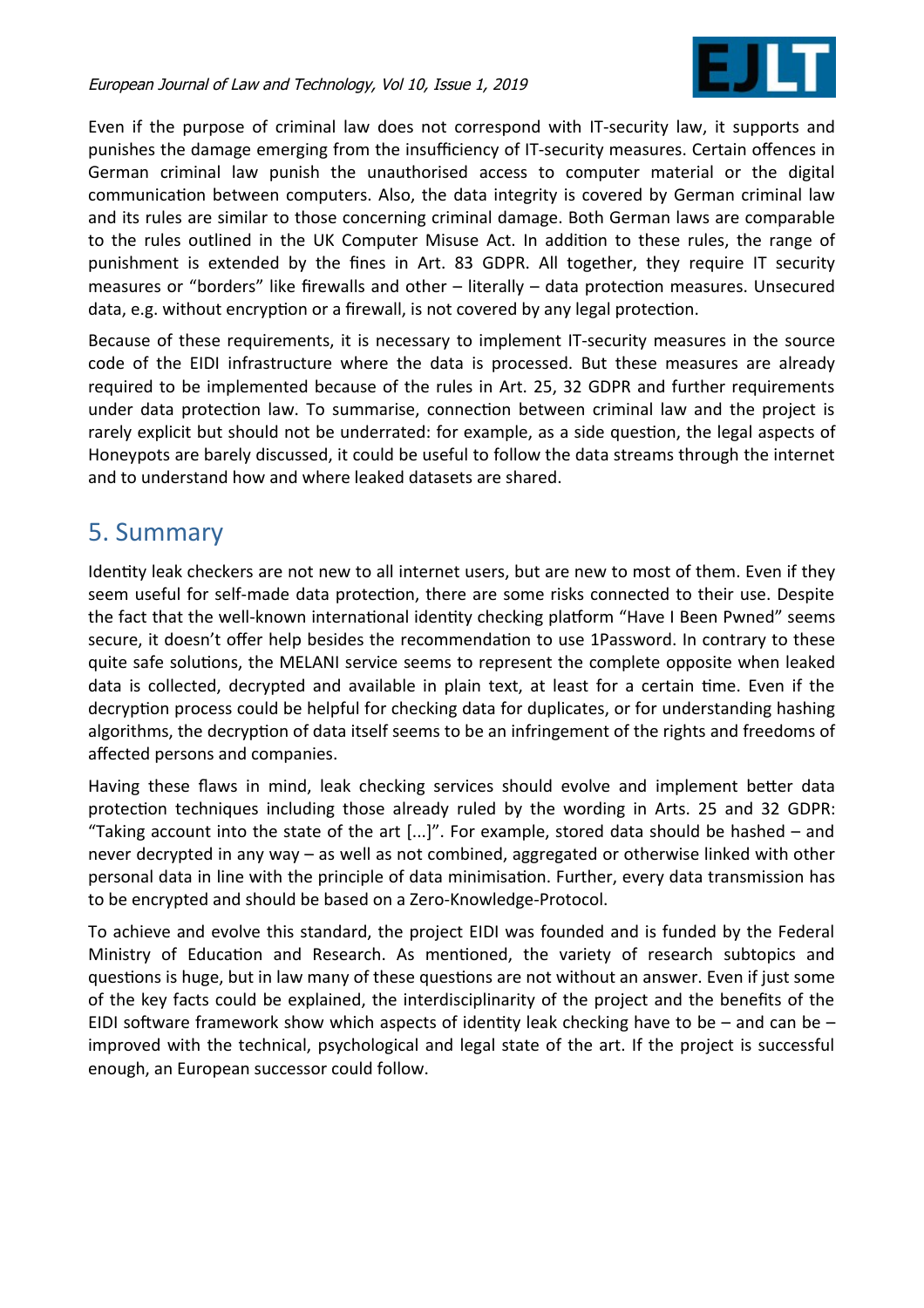

# References

#### **Books**

Ahlberg, H and Götting, H-P (April 20, 2018), BeckOK Urheberrecht, legal commentary (Munich: C.H.Beck).

Albrecht, J P and Jotzo, F (2017), Das neue Datenschutzrecht der EU (Baden-Baden: Nomos).

Kühling, J and Buchner, B (2017), DS-GVO and BDSG, legal commentary (Munich: C.H.Beck).

#### **Journal Articles**

Robrahn, R and Bremert, B (2018), 'Interessenskonflikte im Datenschutzrecht: Rechtfertigung der Verarbeitung personenbezogener Daten über eine Abwägung nach Art. 6 Abs. 1 lit. f DS-GVO', ZD 7/2018.

Rossnagel, A and Scholz, P (2000), 'Datenschutz durch Anonymität und Pseudonymität - Rechtsfolgen der Verwendung anonymer und pseudonymer Daten', MMR 12.

#### **Case Law**

Patrick Breyer v Bundesrepublik Deutschland [2016] ECJ C-582/14.

Volkszählung, German Federal Constitutional Court [1983] 1 BvR 209/83 - also known as BVerfGE 65, 1.

#### **Statutes**

Council Directive 91/250/EEC (Computer Program Directive).

Data Protection Act 2018.

General Data Protecton Regulaton (EU) 2016/679.

#### **Links**

1Password (February 22, 2018), 'Finding Pwned Passwords with 1Password'. Retrieved from: https://blog.agilebits.com/2018/02/22/finding-pwned-passwords-with-1password/ – last accessed October 15 2018.

BSI (January 21, 2014), 'Millionenfacher Identtätsdiebstahl: BSI bietet Sicherheitstest für E-Mail-Adressen'. Retrieved from: [htps://www.bsi.bund.de/DE/Presse/Pressemiteilungen/Presse2014/Mailtest\\_21012014.html](https://www.bsi.bund.de/DE/Presse/Pressemitteilungen/Presse2014/Mailtest_21012014.html) – last accessed October 15 2018.

BSI, 'Zwölf Maßnahmen zur Absicherung gegen Angrife aus dem Internet'. Retrieved from: [htps://www.bsi-fuer](https://www.bsi-fuer-buerger.de/BSIFB/DE/Service/Checklisten/Massnahmen_gegen_Internetangriffe.html)[buerger.de/BSIFB/DE/Service/Checklisten/Massnahmen\\_gegen\\_Internetangrife.html](https://www.bsi-fuer-buerger.de/BSIFB/DE/Service/Checklisten/Massnahmen_gegen_Internetangriffe.html) – last accessed October 15 2018.

Grossman, L (December 19, 2017), ''The Worst 25 Passwords of 2017'. Retrieved at: [htp://tme.com/5071176/worst](http://time.com/5071176/worst-passwords-2017)[passwords-2017](http://time.com/5071176/worst-passwords-2017) – last accessed October 15 2018.

Lang, L (December 22, 2016), ''hallo' ist meistgenutztes deutsches Passwort – auf Platz zehn steht 'fcken''. Retrieved f r o m : [htps://www.heise.de/security/meldung/hallo-ist-meistgenutztes-deutsches-Passwort-auf-Platz-zehn-steht](https://www.heise.de/security/meldung/hallo-ist-meistgenutztes-deutsches-Passwort-auf-Platz-zehn-steht-ficken-3579567.html)ficken-3579567.html - last accessed October 15 2018.

Press Association (May 18, 2016), 'Hacker advertises details of 117 million LinkedIn users on darknet', The Guardian. Retrieved from: https://www.theguardian.com/technology/2016/may/18/hacker-advertises-details-of-117-million[linkedin-users-on-darknet](https://www.theguardian.com/technology/2016/may/18/hacker-advertises-details-of-117-million-linkedin-users-on-darknet) – last accessed October 15 2018.

Thielman, S (December 15, 2016), 'Yahoo hack: 1bn accounts compromised by biggtest data breach in history', The Guardian. Retrieved from: https://www.theguardian.com/technology/2016/dec/14/yahoo-hack-security-of-one[billion-accounts-breached](https://www.theguardian.com/technology/2016/dec/14/yahoo-hack-security-of-one-billion-accounts-breached) – last accessed October 15 2018.

Hunt, T (March 29, 2018), 'Have I Been Pwned is Now Partnering With 1Password'. Retrieved from: [htps://www.troyhunt.com/have-i-been-pwned-is-now-partnering-with-1password/](https://www.troyhunt.com/have-i-been-pwned-is-now-partnering-with-1password/) – last accessed October 15 2018.

Wong, J C (November 22, 2017), 'Uber concealed massive hack that exposed data of 57m users and drivers', The Guardian. Retrieved from: https://www.theguardian.com/technology/2017/nov/21/uber-data-hack-cyber-attack – last accessed October 15 2018.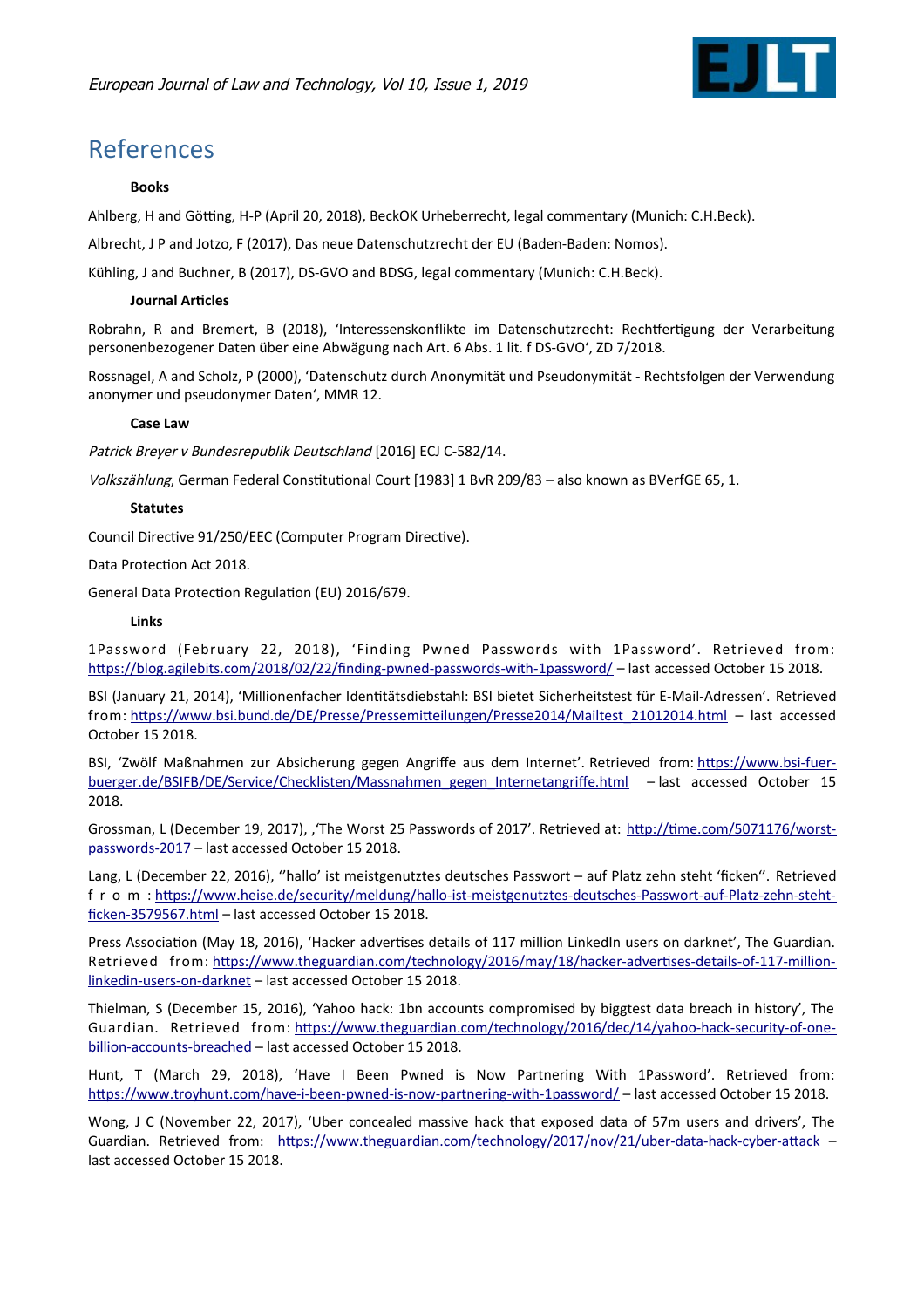

<span id="page-15-3"></span>[\[1\]](#page-0-3) Researcher for public law, constitutional law and data protection law regarding technical aspects at FIZ Karlsruhe, Leibniz Institute for Information Infrastructure. The author thanks Dr. Dara Hallinan for his helpful advices during the writing process.

<span id="page-15-2"></span>[\[2\]](#page-0-2) Wong (November 22 2017), 'Uber concealed massive hack that exposed data of 57m users and drivers', The Guardian. Retrieved from: [htps://www.theguardian.com/technology/2017/nov/21/uber-data-hack-cyber-atack](https://www.theguardian.com/technology/2017/nov/21/uber-data-hack-cyber-attack) – last accessed October 15 2018.

<span id="page-15-1"></span>[\[3\]](#page-0-1) Thielman, S (December 15 2016), 'Yahoo hack: 1bn accounts compromised by biggest data breach in history', The Guardian. Retrieved from: [htps://www.theguardian.com/technology/2016/dec/14/yahoo-hack-security-of-one](https://www.theguardian.com/technology/2016/dec/14/yahoo-hack-security-of-one-billion-accounts-breached)[billion-accounts-breached](https://www.theguardian.com/technology/2016/dec/14/yahoo-hack-security-of-one-billion-accounts-breached) – last accessed October 15 2018.

<span id="page-15-0"></span>[\[4\]](#page-0-0) Press Association (May 18 2016), 'Hacker advertises details of 117 million LinkedIn users on darknet', The Guardian. Retrieved from: [htps://www.theguardian.com/technology/2016/may/18/hacker-advertses-details-of-117](https://www.theguardian.com/technology/2016/may/18/hacker-advertises-details-of-117-million-linkedin-users-on-darknet) [million-linkedin-users-on-darknet](https://www.theguardian.com/technology/2016/may/18/hacker-advertises-details-of-117-million-linkedin-users-on-darknet) – last accessed October 15 2018.

<span id="page-15-4"></span>[\[5\]](#page-1-0) A brief overview of websites with this feature is available at https://www.twofactorauth.org - last accessed October 15 2018.

<span id="page-15-14"></span>[\[6\]](#page-2-9) See https://www.haveibeenpwned.com - last accessed October 15 2018.

<span id="page-15-13"></span>[\[7\]](#page-2-8) The mention of 1Password is reasoned in the cooperation of both, so 1Password uses the leak checking tool for passwords and email addresses. More information in Hunt, T (March 29 2018), 'Have I Been Pwned is Now Partnering With 1Password' and 1Password (February 22, 2018), 'Finding Pwned Passwords with 1Password'.

<span id="page-15-12"></span>[\[8\]](#page-2-7) https://breachalarm.com - last accessed October 15 2018.

<span id="page-15-11"></span>[\[9\]](#page-2-6) [htp://hacked-emails.com](http://hacked-emails.com/) – last accessed October 15 2018.

<span id="page-15-10"></span>[\[10\]](#page-2-5) [htp://leakedsource.ru](http://leakedsource.ru/) – last accessed October 15 2018.

<span id="page-15-9"></span>[\[11\]](#page-2-4) http://leakbase.pw - last accessed October 15 2018.

<span id="page-15-8"></span>[\[12\]](#page-2-3) https://sec.hpi.de/ilc/search – last accessed October 15 2018.

<span id="page-15-7"></span>[\[13\]](#page-2-2) Retrievable at [htps://www.sicherheitstest.bsi.de](https://www.sicherheitstest.bsi.de/) – last accessed October 15 2018.

<span id="page-15-6"></span>[\[14\]](#page-2-1) Further explanations can be found in the German press release from the German Federal Office for Information Security. See BSI (January 21, 2014), 'Millionenfacher Identtätsdiebstahl: BSI bietet Sicherheitstest für E-Mail-Adressen'. Retrieved from:

[htps://www.bsi.bund.de/DE/Presse/Pressemiteilungen/Presse2014/Mailtest\\_21012014.html](https://www.bsi.bund.de/DE/Presse/Pressemitteilungen/Presse2014/Mailtest_21012014.html) – last accessed October 15 2018.

<span id="page-15-5"></span>[\[15\]](#page-2-0) See the twelve recommendatons for self-made data protecton in BSI, 'Zwölf Maßnahmen zur Absicherung gegen Angriffe aus dem Internet'.Retrieved from:https://www.bsi-fuerbuerger.de/BSIFB/DE/Service/Checklisten/Massnahmen\_gegen\_Internetangriffe.html – last accessed October 15 2018.

<span id="page-15-20"></span>[\[16\]](#page-3-5) For further information see https://www.melani.admin.ch/melani/en/home.html - last accessed October 15 2018.

<span id="page-15-19"></span>[\[17\]](#page-3-4) See https://www.antiphishing.ch/en/ - last accessed October 15 2018.

<span id="page-15-18"></span>[\[18\]](#page-3-3) [htps://www.melani.admin.ch/melani/en/home/meldeformular/use.html](https://www.melani.admin.ch/melani/en/home/meldeformular/use.html) – last accessed October 15 2018.

<span id="page-15-17"></span>[\[19\]](#page-3-2) https://checktool.ch – last accessed October 15 2018.

<span id="page-15-16"></span>[\[20\]](#page-3-1) https://swissleak.ch - last accessed October 15 2018.

<span id="page-15-15"></span>[\[21\]](#page-3-0) Just to explain this problem shortly: Switzerland is not a Member State of the European Union, why the GDPR isn't regulating the data protection law in Switzerland directly. But this doesn't mean that the GDPR fails in regulating the use of personal data across the border: On one hand, the special regulation for personal data in case of Art. 3(2)(a) GDPR will stll be applicable. So, e.g. if the controller is processing personal data of a data subject from the EU and when a service is delivered "across the border of Switzerland", the controller must consider Art. 33, 34 GDPR. In turn, personal data from data subjects in Switzerland isn't regulated regarding the processing by Swiss companies. This